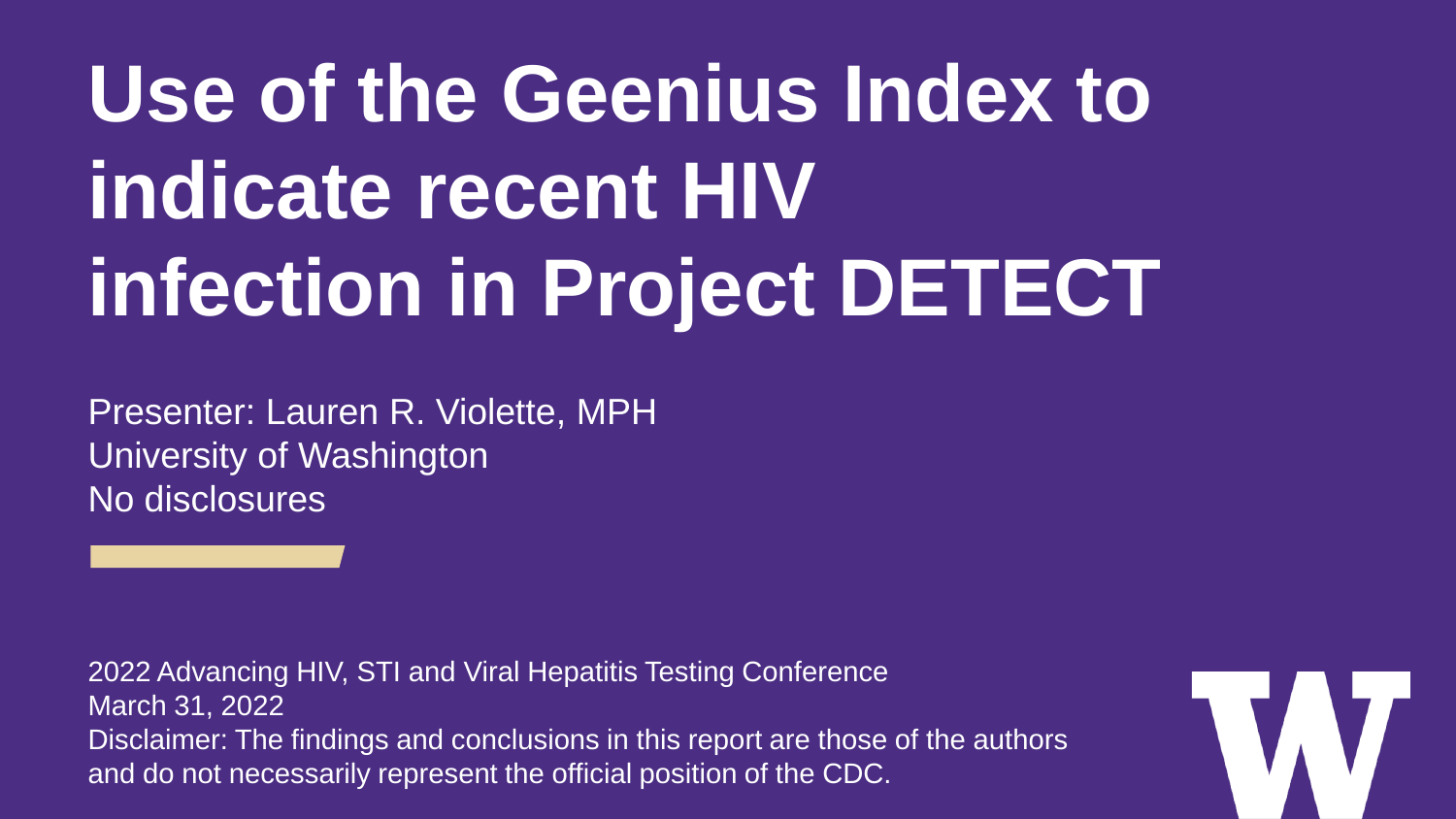

**This study was funded by the CDC through a federal contract (# 200-2014-61285).** 

**Additional support was provided by the UW/Fred Hutch Center for AIDS Research, a National Institutes of Health–funded program (P30 AI027757).**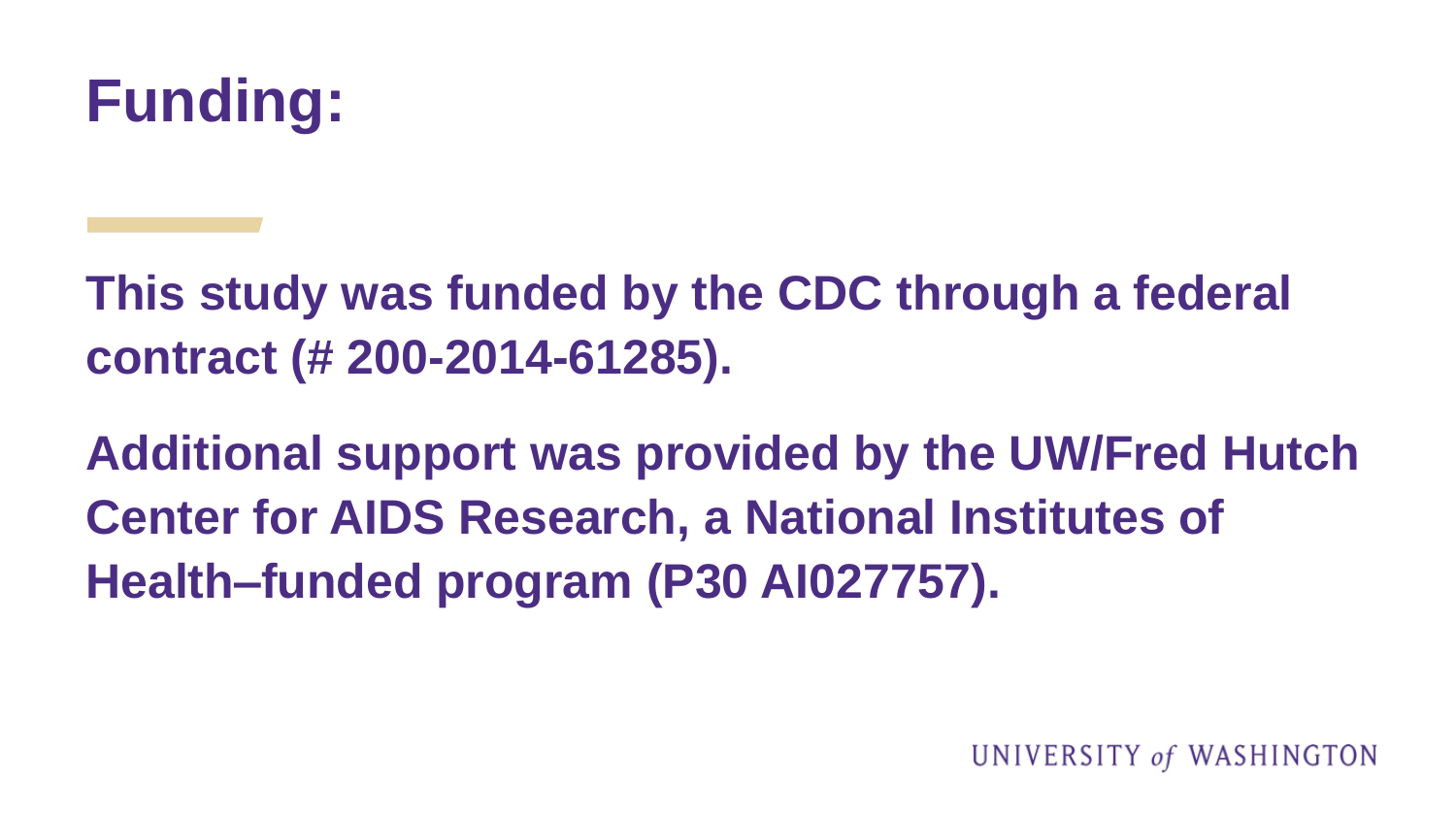## **Background:**

#### **Identification of recent HIV infections**

- **Improve incidence estimates**
- **Target prevention efforts**
- **Expedite treatment during early infection**
- **Case-based surveillance**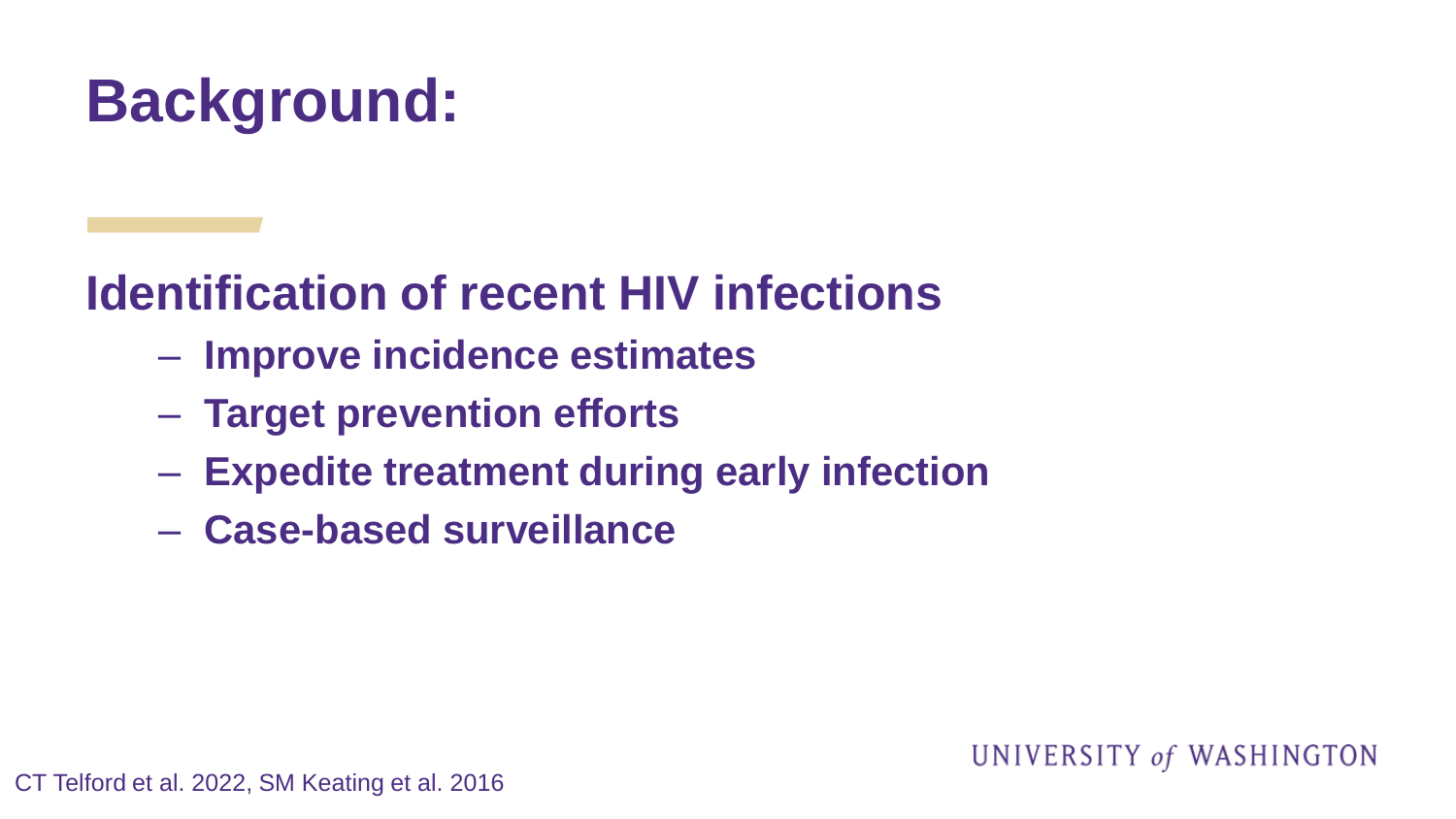

**Bio-Rad Geenius HIV-1/2 Supplemental Assay**

**Measures IgG antibody responses to HIV-1 & HIV-2 antigens**

**CEPHIA evaluation: use band intensities to create a Geenius Index to distinguish between recent & long-term infections**

- **False recency rate = 4.1% (95% CI: 2.2-7.0) among ARTnaïve subjects**
- **Mean duration of recent infection = 179 days (95% CI: 155- 201)** UNIVERSITY of WASHINGTON

SM Keating et al. 2016, Kassanjee et al. 2014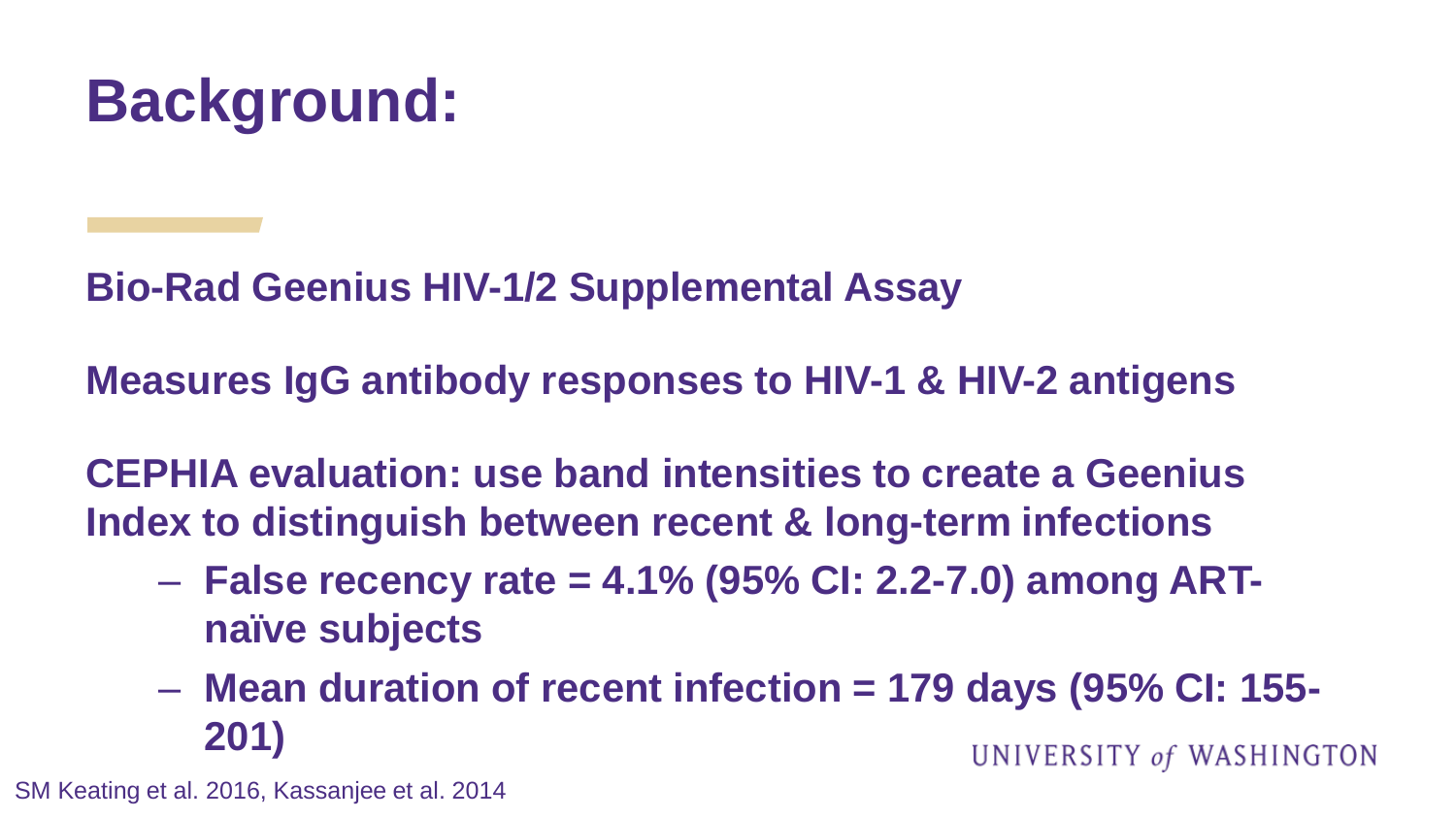

## **To explore relationships between the Geenius Index and time since HIV infection**

UNIVERSITY of WASHINGTON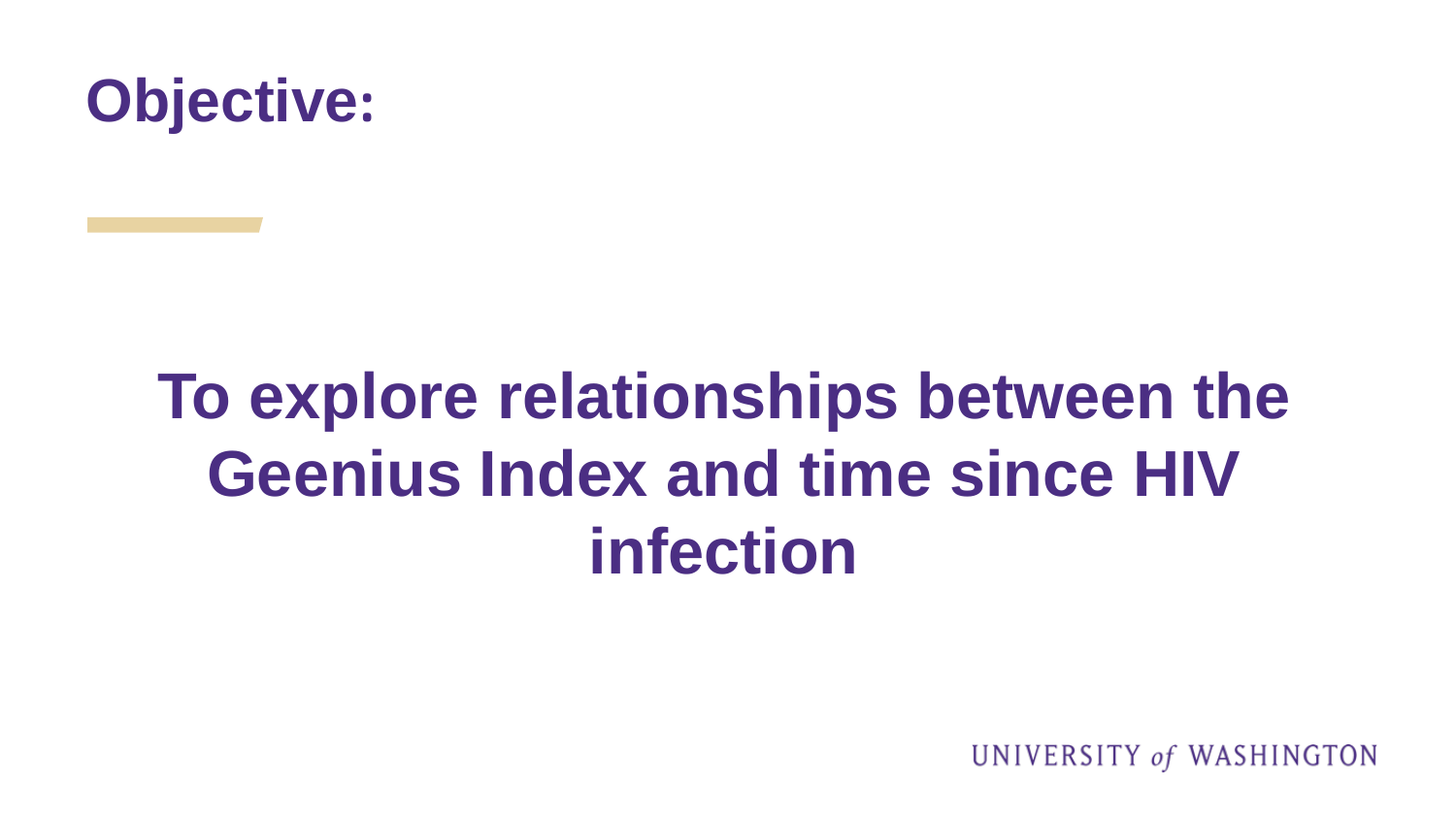## **Methods: Project DETECT**

#### **Evaluation of POC HIV tests used with unprocessed whole blood & oral fluid**

- **1. HIV-negative/unknown persons seeking HIV testing (N=1574)**
- **2. Persons known to be HIV-positive, diagnosed >3 months ago (N=255)**
- **3. Persons with test results indicative of AHI or an HIV diagnosis <3 months ago (N=111)**

#### **Invited to enroll in longitudinal sub-study if discordant HIV test results**

PROJECT ) E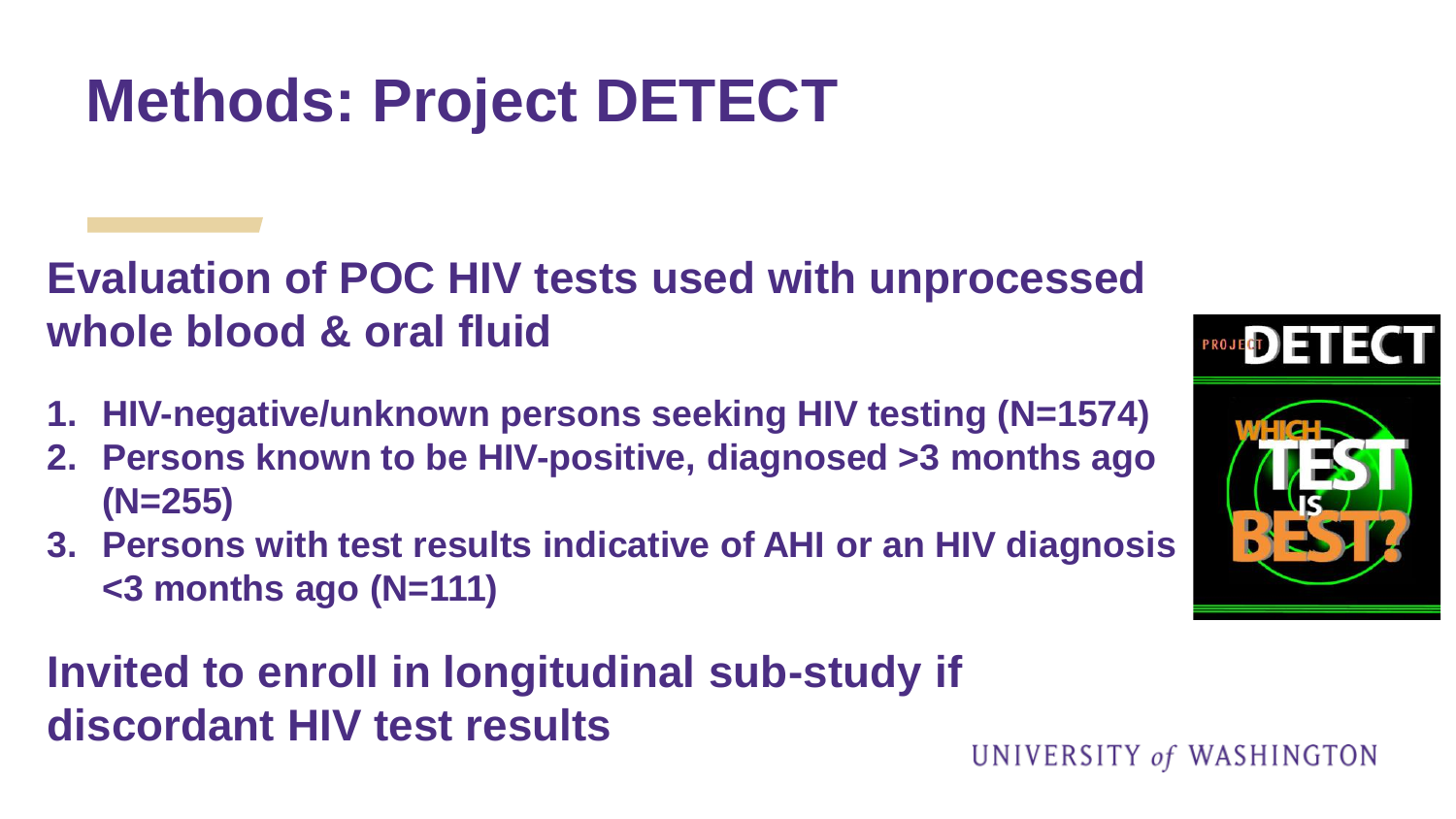### **Methods: Duration of Infection**

| <b>Recent</b><br><b>Infection</b>                              | <b>Established</b><br><b>Infection</b>                    | <b>Unknown</b><br><b>Duration</b>    |
|----------------------------------------------------------------|-----------------------------------------------------------|--------------------------------------|
| <b>Documented NR tests</b><br>within 6 months<br><b>OR</b>     | <b>ART start date &gt;6</b><br>months prior<br><b>OR</b>  | <b>Excluded from the</b><br>analysis |
| <b>New diagnosis with</b><br>discordant test<br><b>results</b> | <b>Self-reported</b><br>diagnosis date >6<br>months prior |                                      |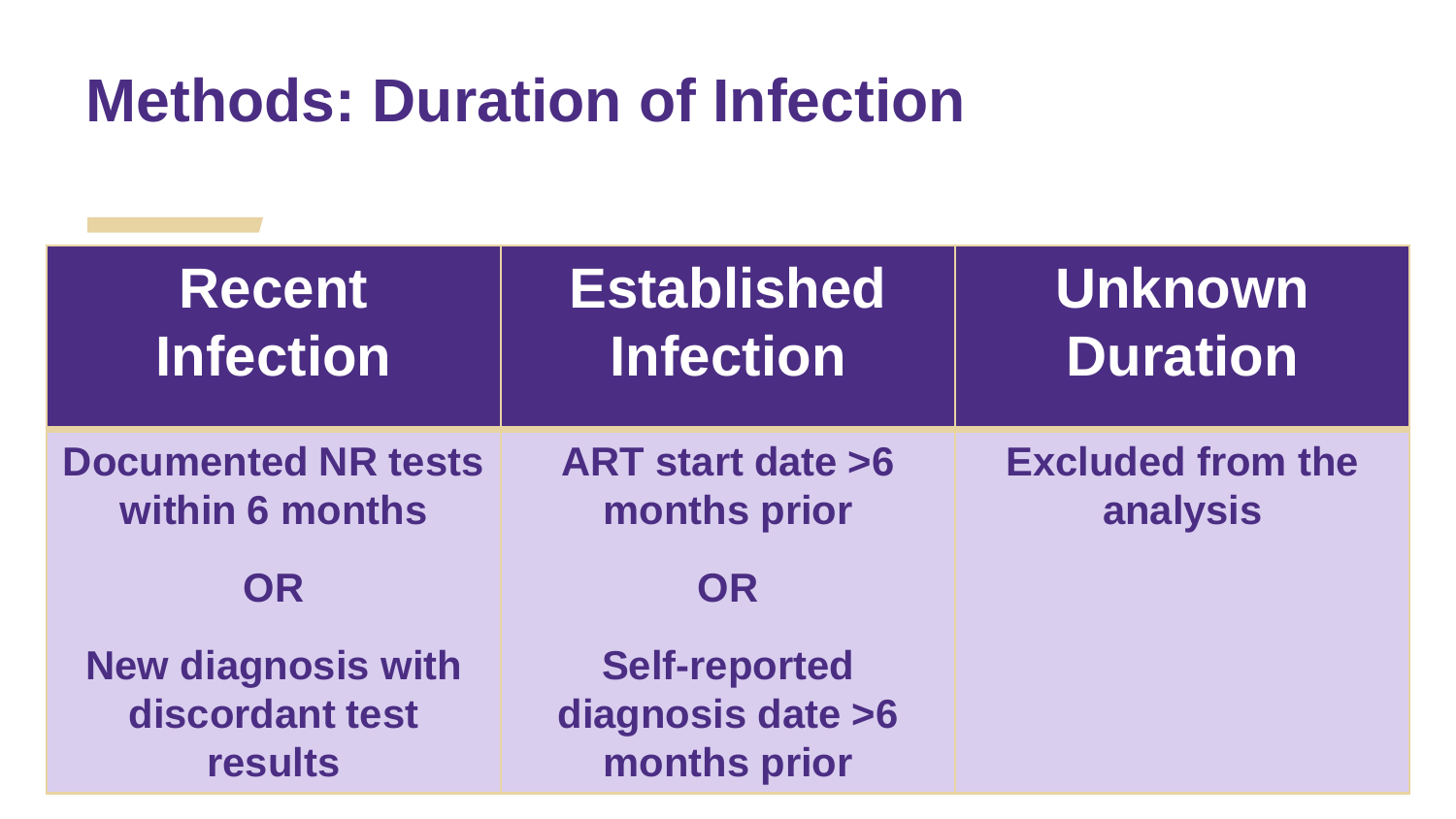### **Methods: Geenius Index (GI)**

#### **Geenius with VP WB**

 $GI = \frac{gp41 + gp160 + p31 \text{ band intensities}}{gI}$ control band intensity

#### **Compared at GI recent infection threshold = 1.5**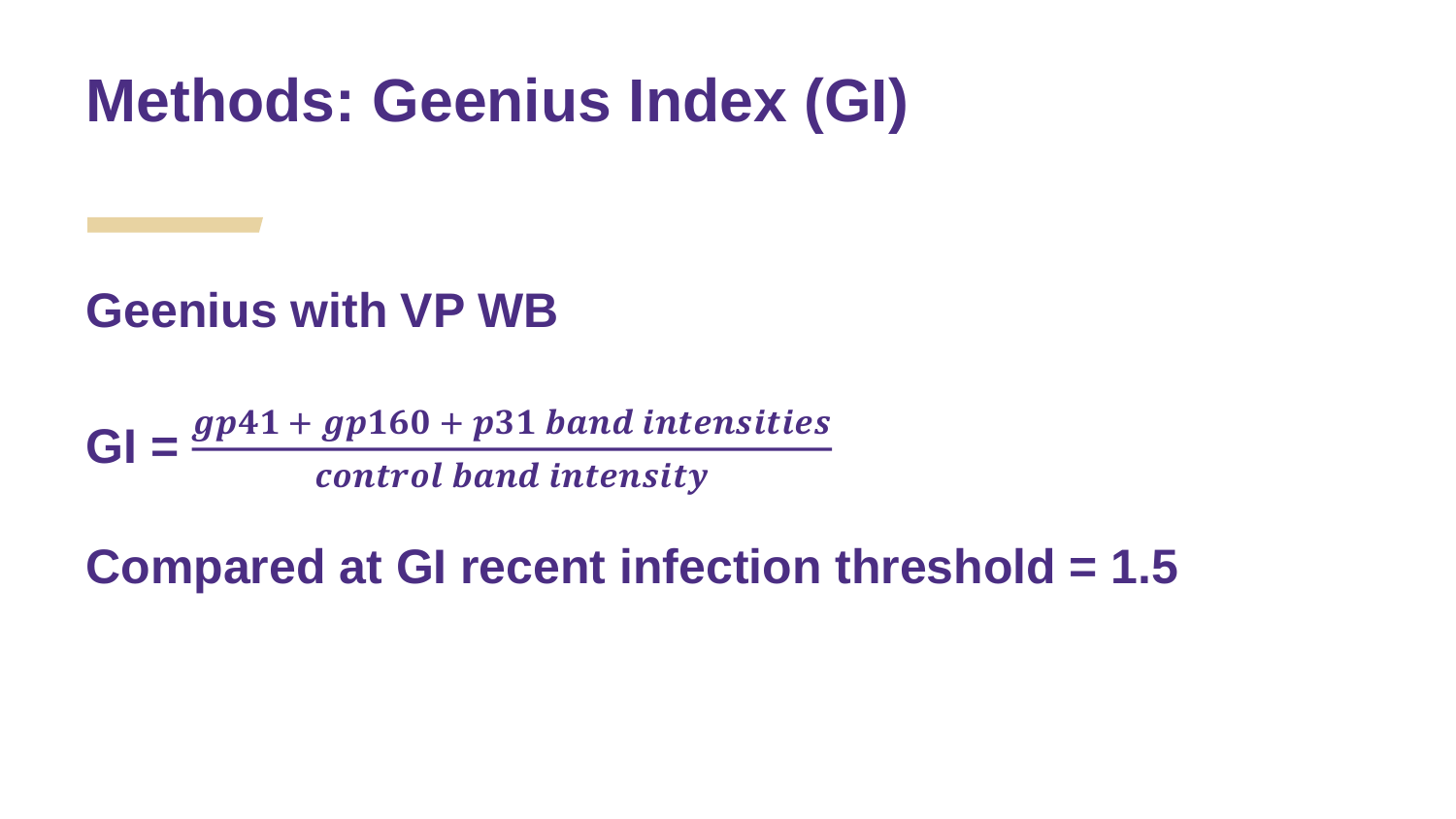## **Methods: Analysis**

**T-tests to compare mean GIs between:**

- **Recent & established infection**
- **ART use among recently infected participants**
- **HIV-1 RNA level among those with established infection**
- **p31 presence**

**False recency rate =**  $\frac{Considered recent by GI}{}$ **Established infection >6 months**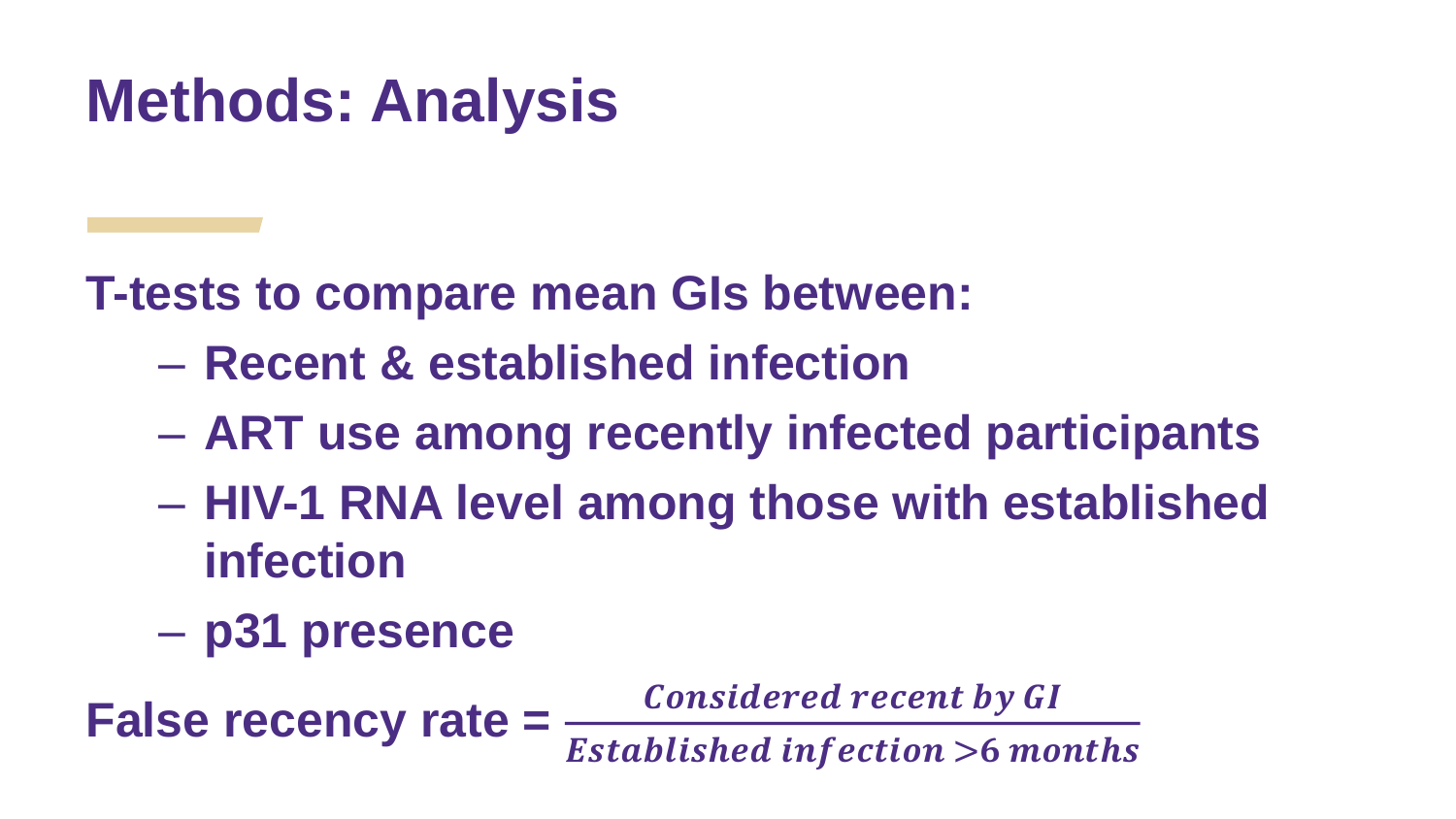## **Results: Sample Size**

| <b>Recent Infection</b>                              |                                                     | <b>Established Infection</b>                           |           |                                          | <b>Unknown Duration</b> |  |                                      |  |  |
|------------------------------------------------------|-----------------------------------------------------|--------------------------------------------------------|-----------|------------------------------------------|-------------------------|--|--------------------------------------|--|--|
|                                                      | 38                                                  |                                                        |           | 208                                      |                         |  | 120                                  |  |  |
|                                                      | <b>Documented NR tests</b><br>within 6 months<br>19 |                                                        |           | ART start date >6 months<br>prior<br>170 |                         |  | <b>Excluded from the</b><br>analysis |  |  |
| <b>OR</b>                                            |                                                     |                                                        | <b>OR</b> |                                          |                         |  |                                      |  |  |
|                                                      | 19                                                  |                                                        |           | 38                                       |                         |  |                                      |  |  |
| <b>New diagnosis with</b><br>discordant test results |                                                     | <b>Self-reported diagnosis</b><br>date >6 months prior |           |                                          |                         |  |                                      |  |  |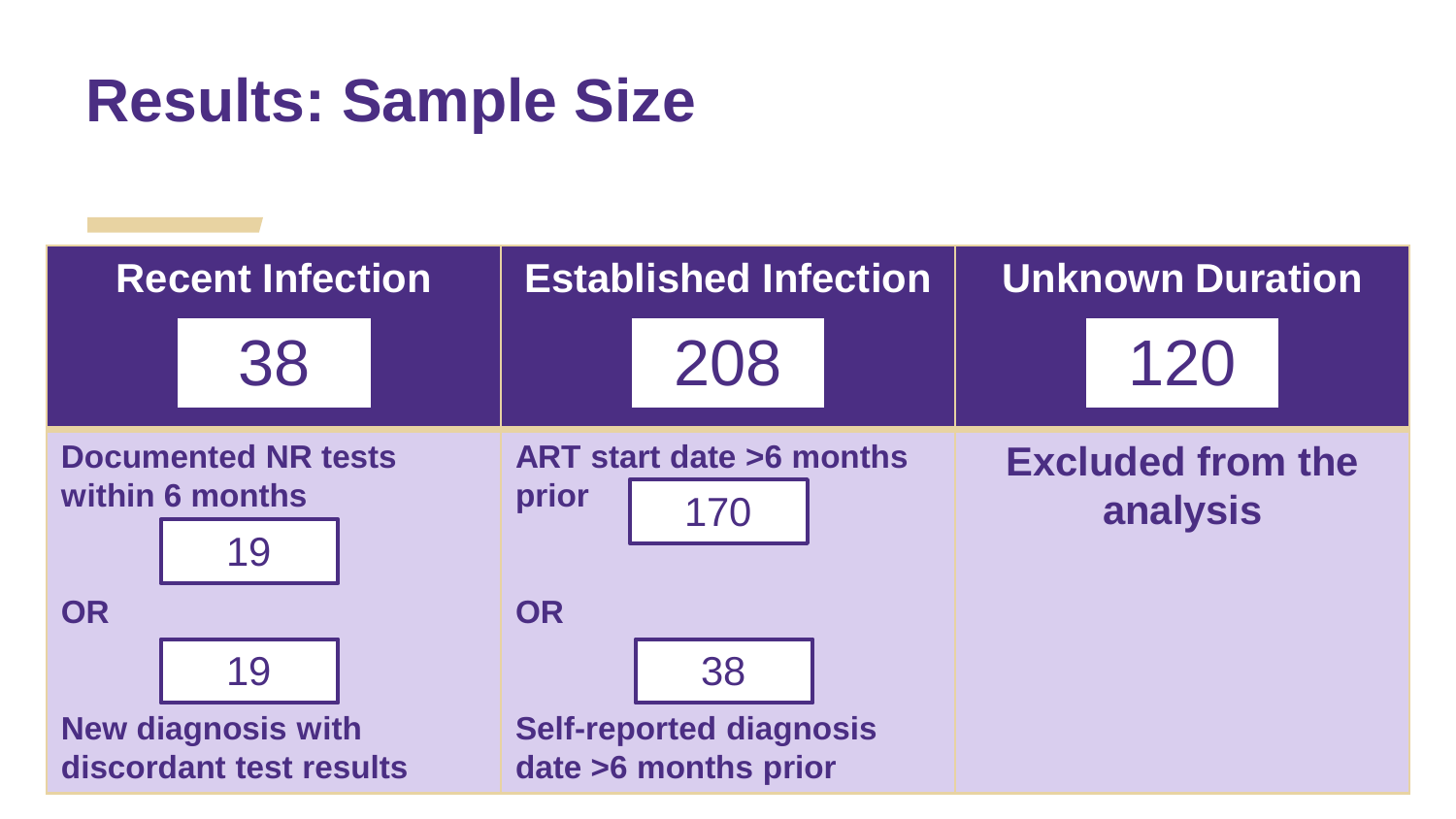## **Results: Mean GI by infection recency (6 months) (N=246)**

**Established: 1.96 (95% CI: 1.87-2.05)**

**Recent: 0.97 (95% CI: 0.71-1.23)**

**p<0.001**

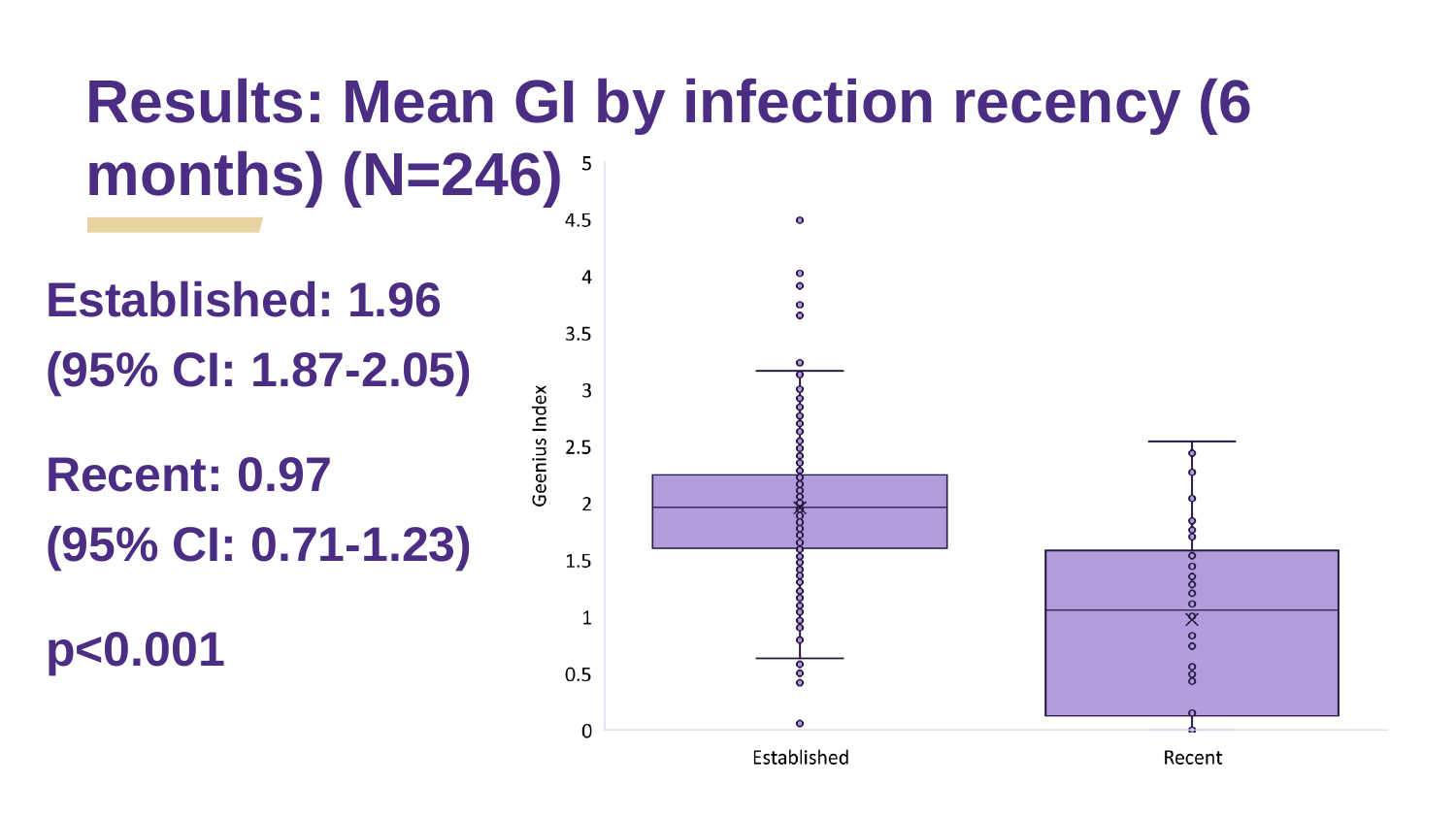## **Results: Mean GI among recent infections by ART use (N=38)**



None

**ART Use**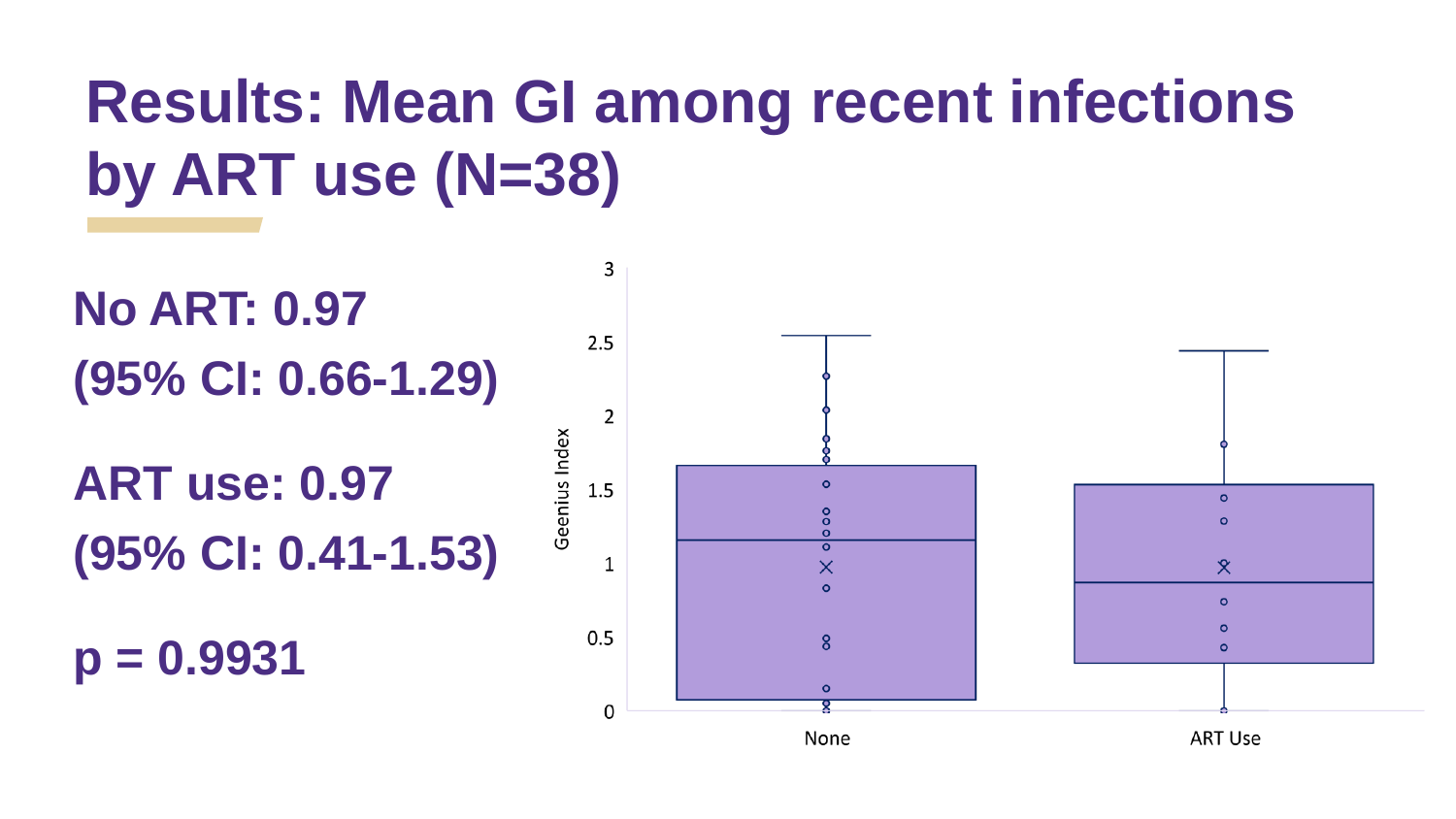## **Results: Median GI among recent infections by ART use (N=38)**

**No ART: 1.16 (IQR: 0.10-1.62)**

**ART use: 0.87 (IQR: 0.43-1.44)**

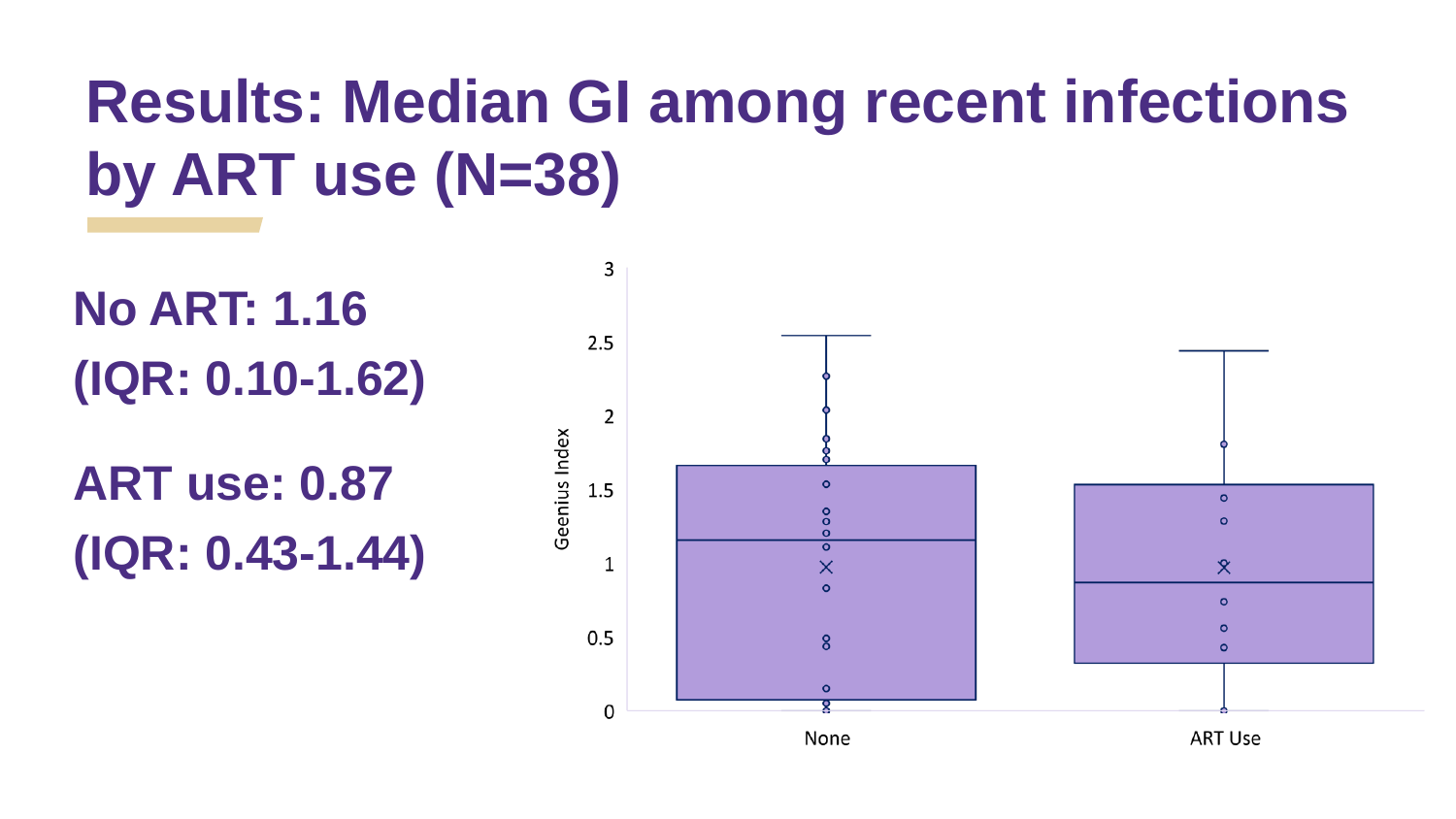## **Results: Mean GI among established infections by HIV-1 RNA levels (N=208)**

**Undetectable: 1.83 (95% CI: 1.71-1.95)**

**Detectable: 2.12 (95% CI: 1.99-2.25)**

**p = 0.0012**

**\*missing HIV-1 RNA level for participant with GI = 1.265** 

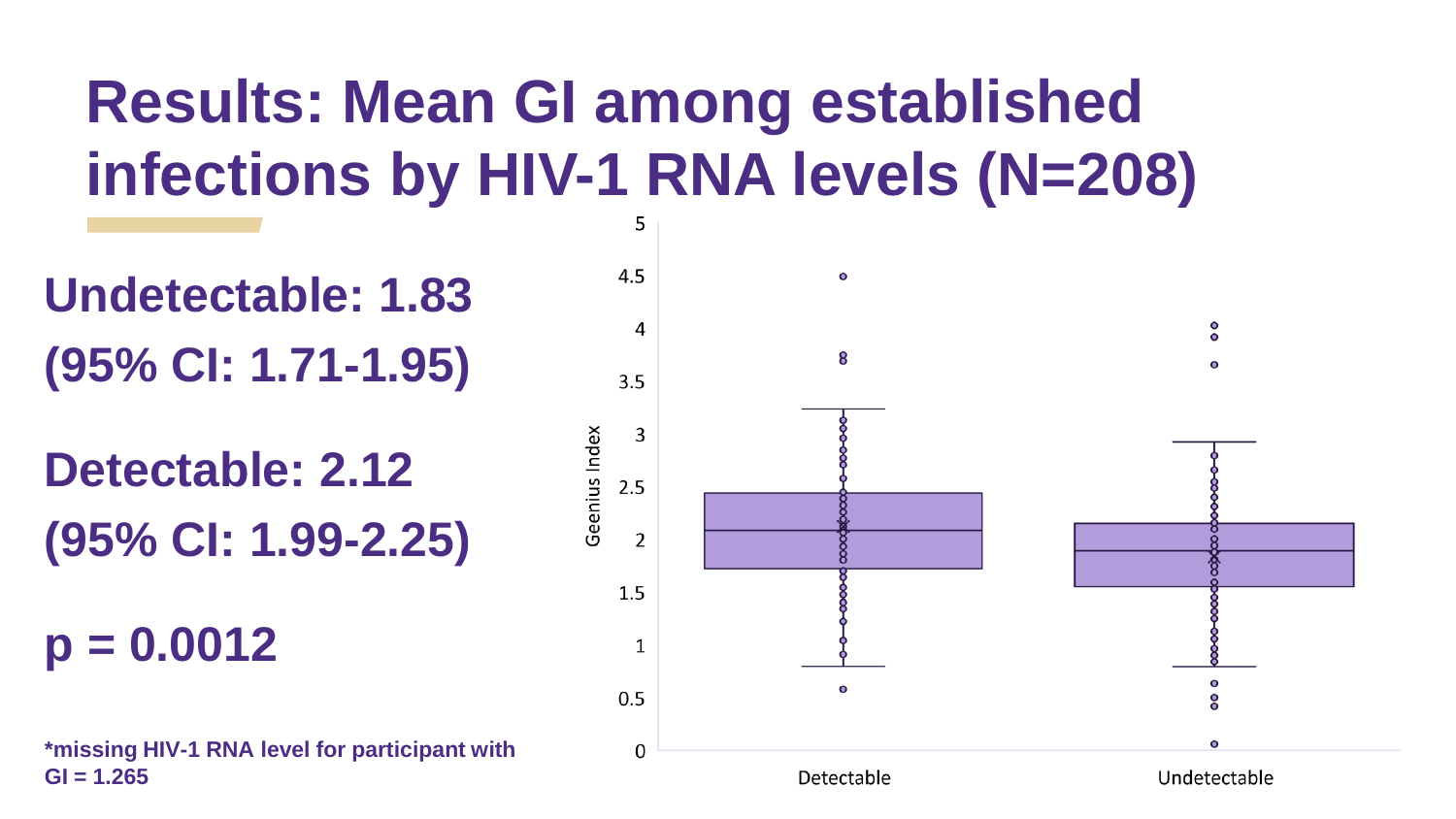## **Results: Recency among those with established infection (N=208)**

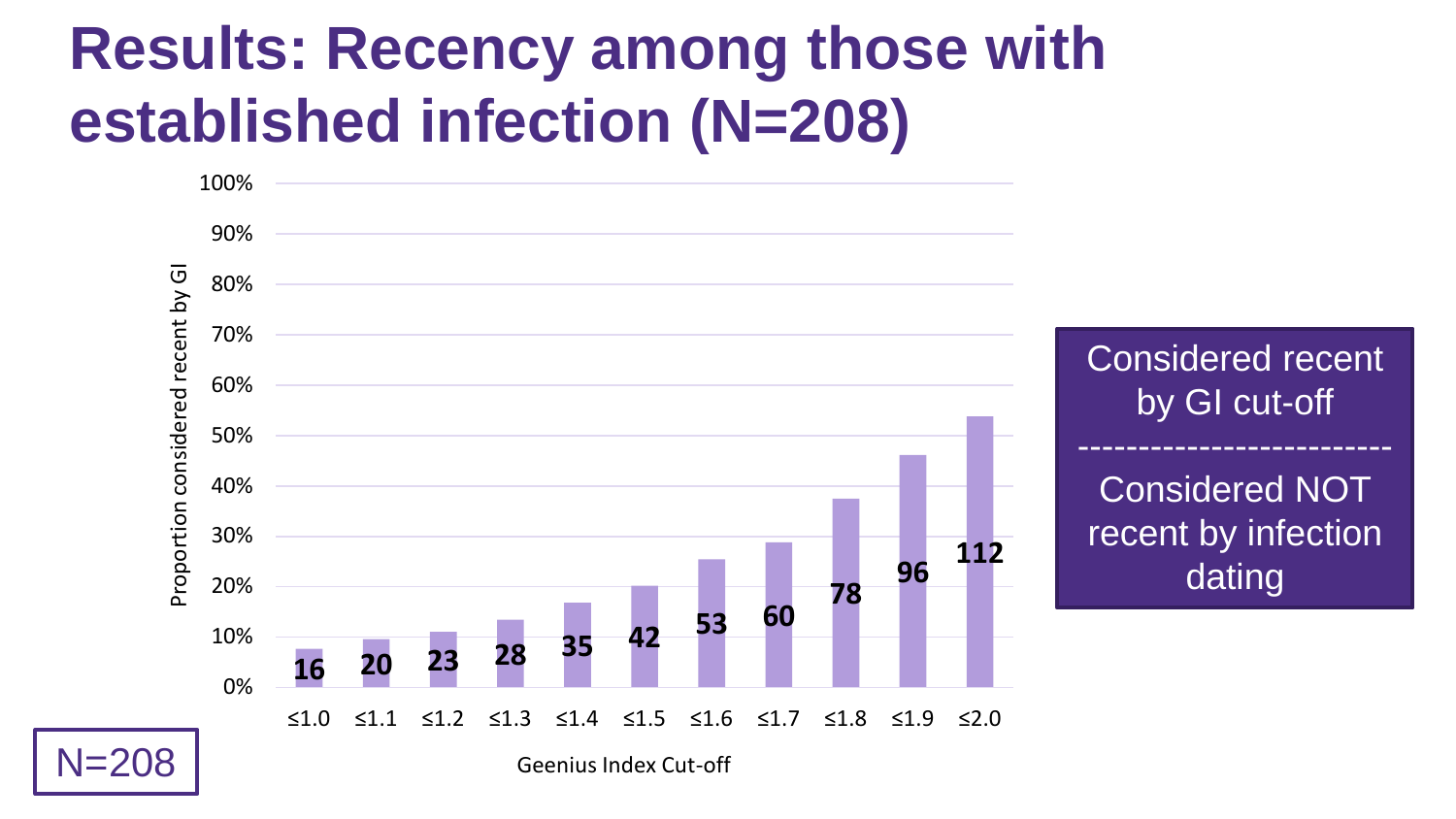## **Results: Recency among those with established infection (N=208)**

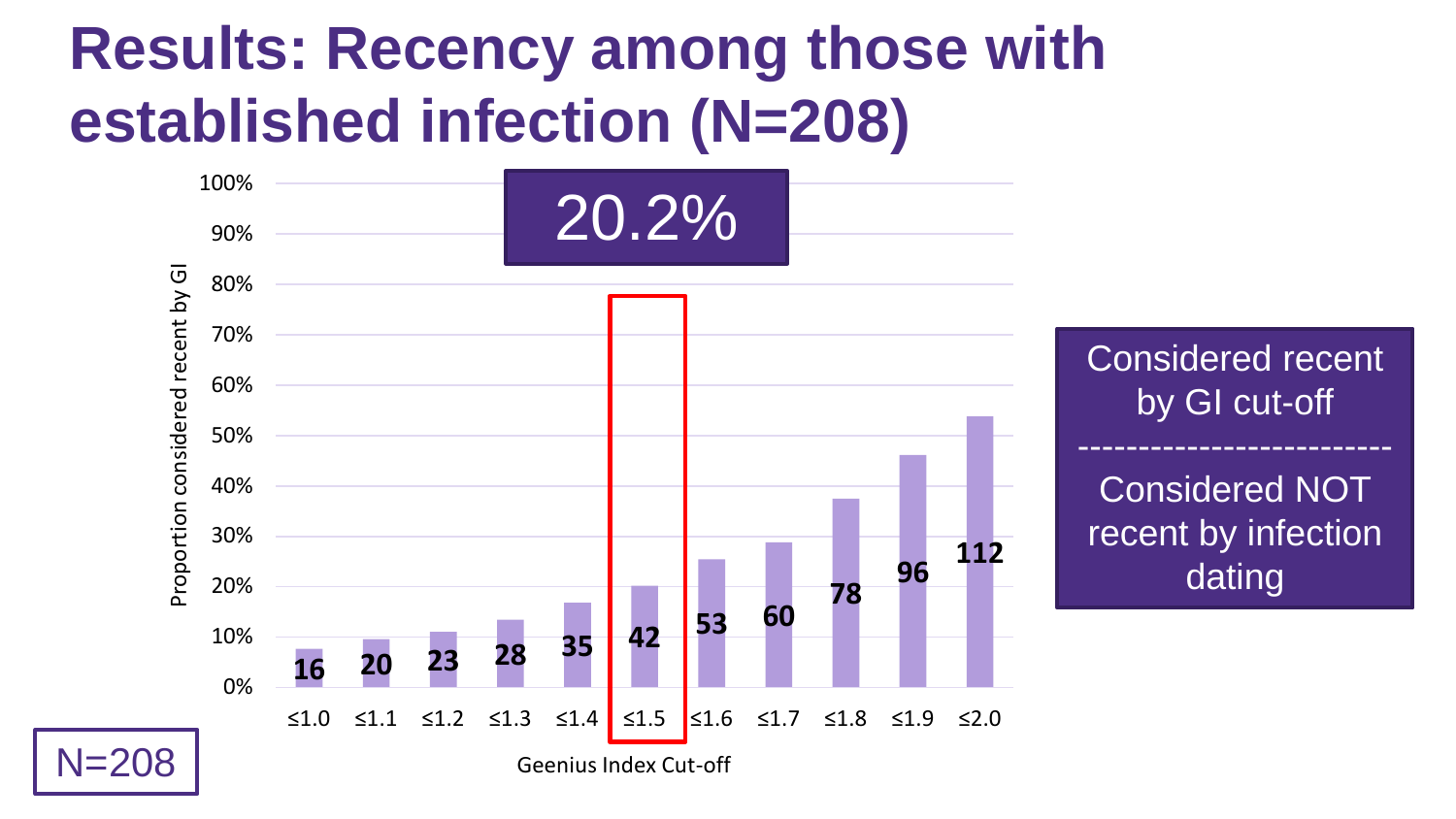### **Results: PPV**



Considered recent by GI cut-off and infection dating -------------------------- Considered recent by GI cut-off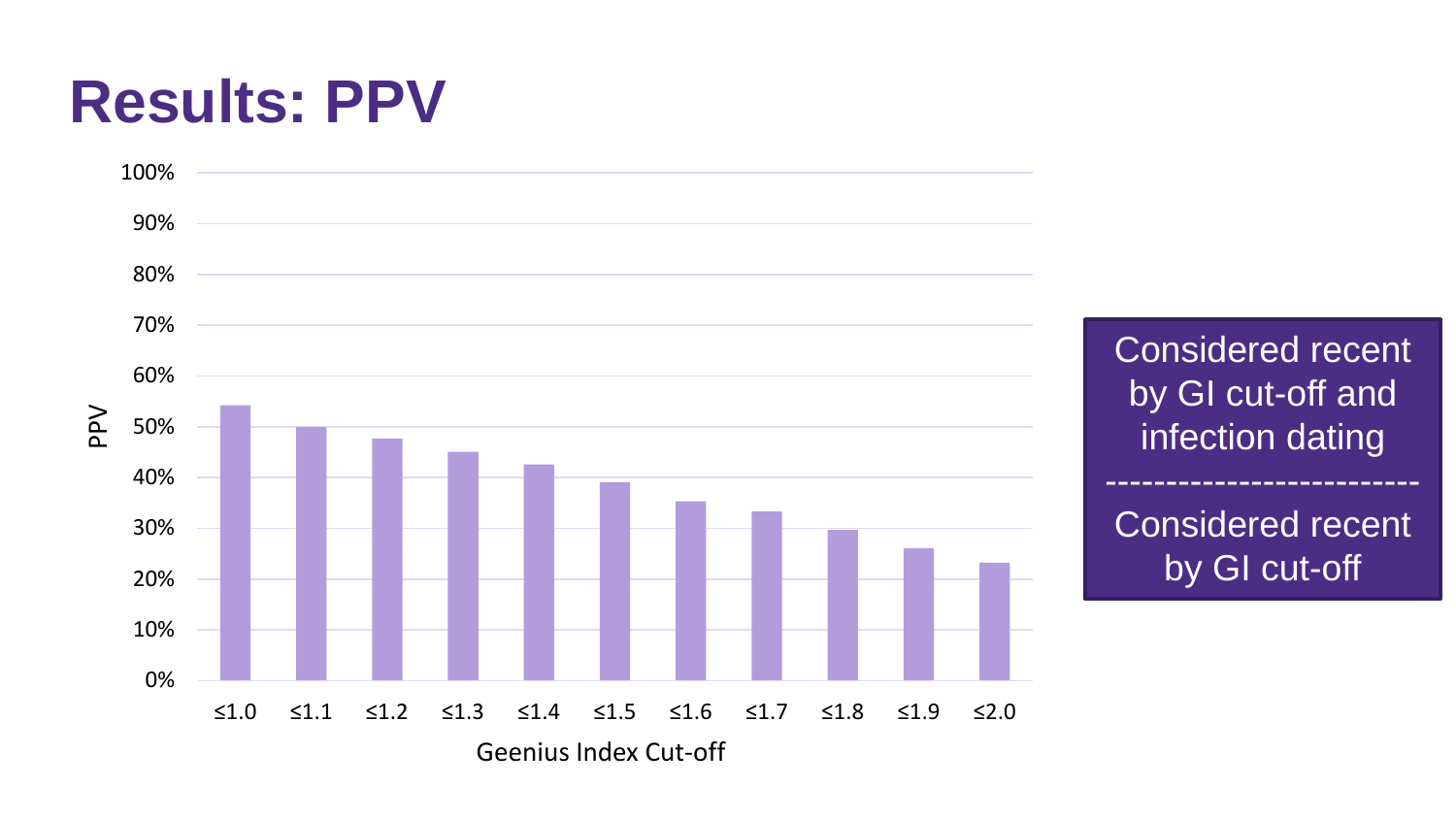#### **Results: PPV**



Considered recent by GI cut-off and infection dating -------------------------- Considered recent by GI cut-off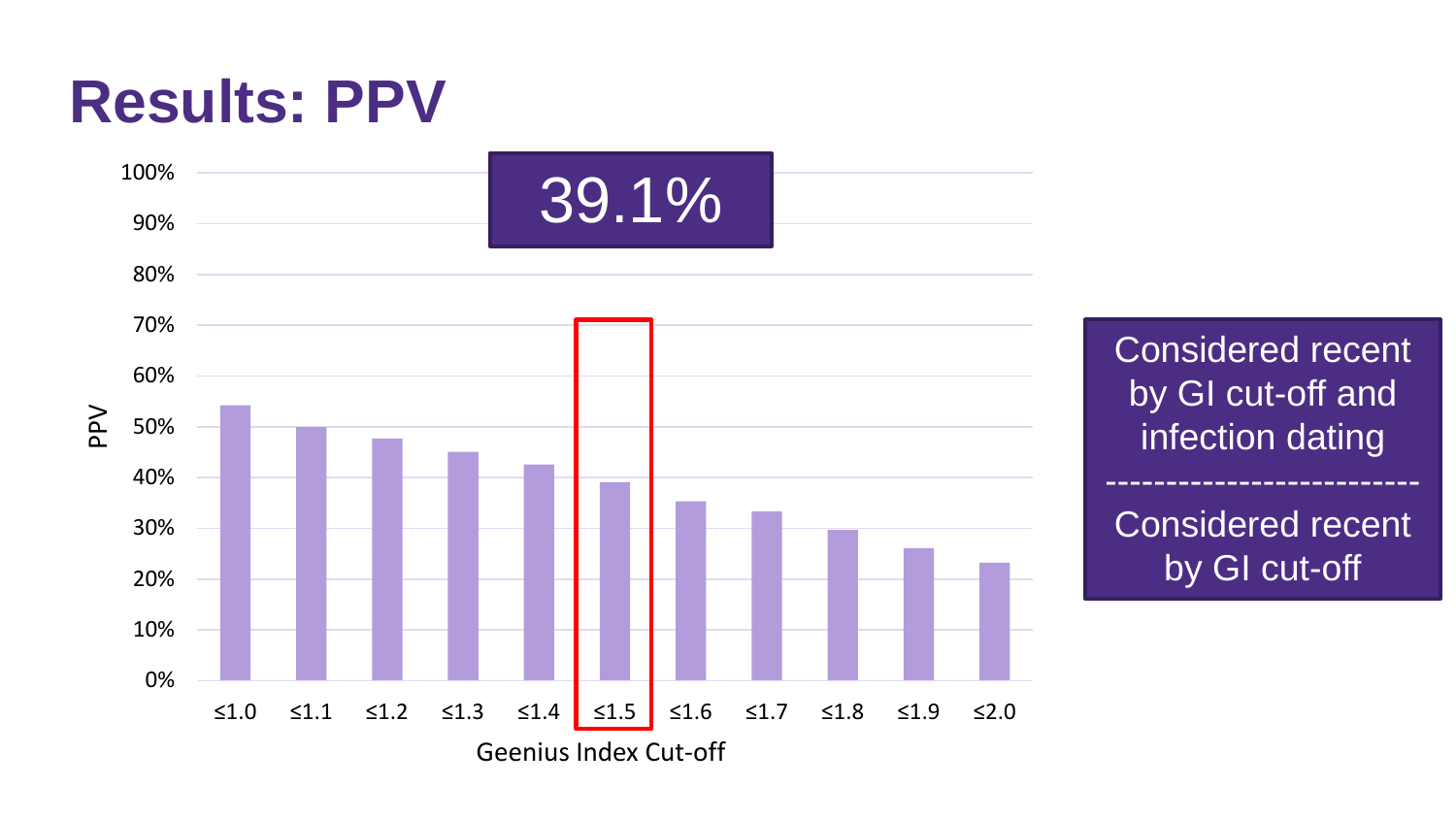## **Results: NPV**



Geenius Index Cut-off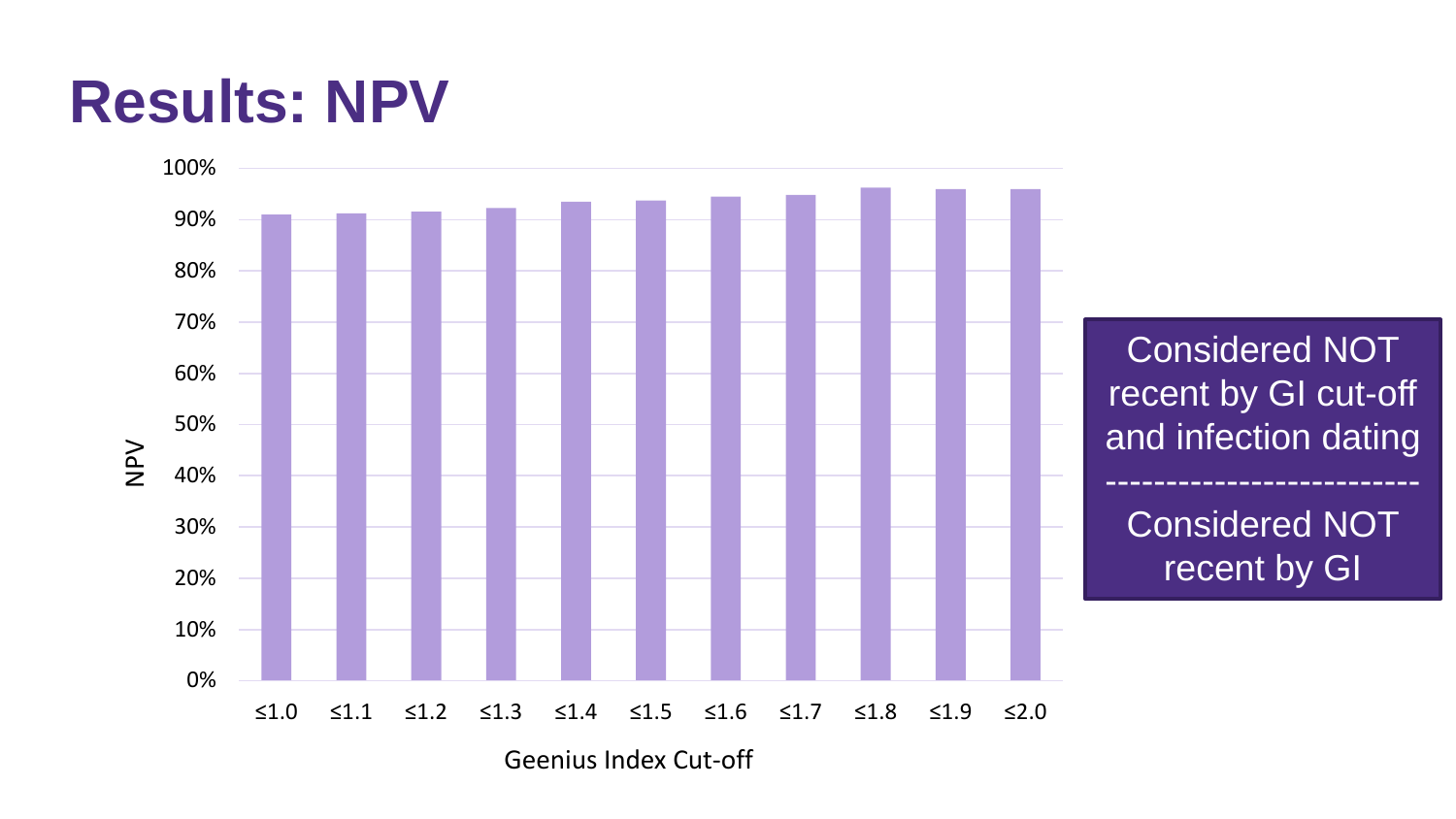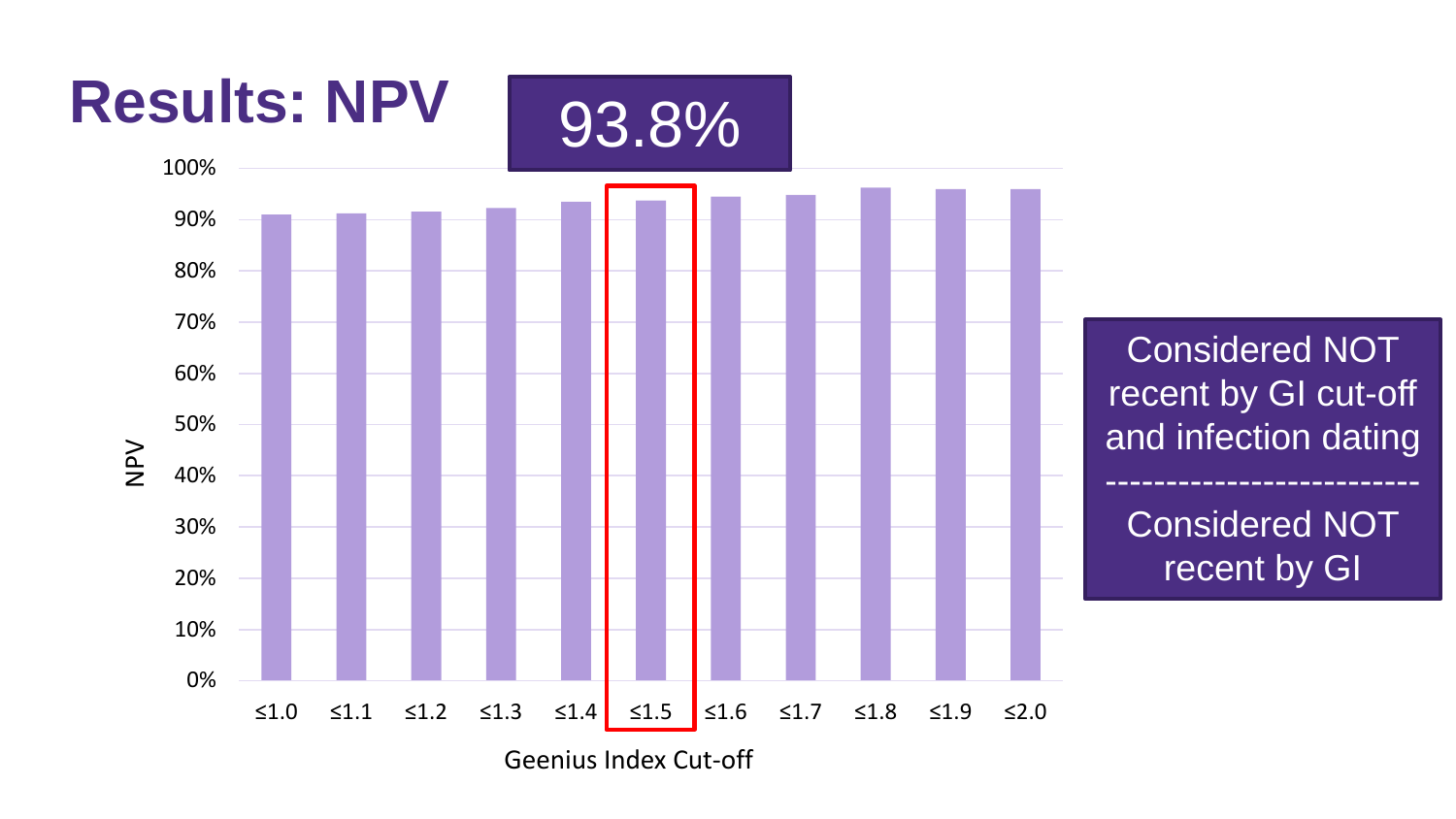## **Results:**

#### **Band presence:**

- **p31 = 51% tests**
- **gp160 = 96% tests**
- **gp41 = 97% tests**
- **All bands = 51% tests**

| <b>GI threshold</b><br>for recent<br>infection | <b>Percent agreement</b><br>between p31 band<br>presence and recency<br>defined by GI threshold<br>$N = 246$ |
|------------------------------------------------|--------------------------------------------------------------------------------------------------------------|
| $\leq 1.0$                                     | 59.8%                                                                                                        |
| $\leq 1.1$                                     | 61.8%                                                                                                        |
| $\leq 1.2$                                     | 62.6%                                                                                                        |
| $\leq 1.3$                                     | 65.4%                                                                                                        |
| 21 <sub>1</sub>                                | 6870/                                                                                                        |
| $\leq 1.5$                                     | 70.3%                                                                                                        |
| <b>21.0</b>                                    | 72.470                                                                                                       |
| $\leq 1.7$                                     | 74.8%                                                                                                        |
| $\leq 1.8$                                     | 76.8%                                                                                                        |
| $\leq 1.9$                                     | 78.9%                                                                                                        |
| $\leq$ 2.0                                     | 80.5%                                                                                                        |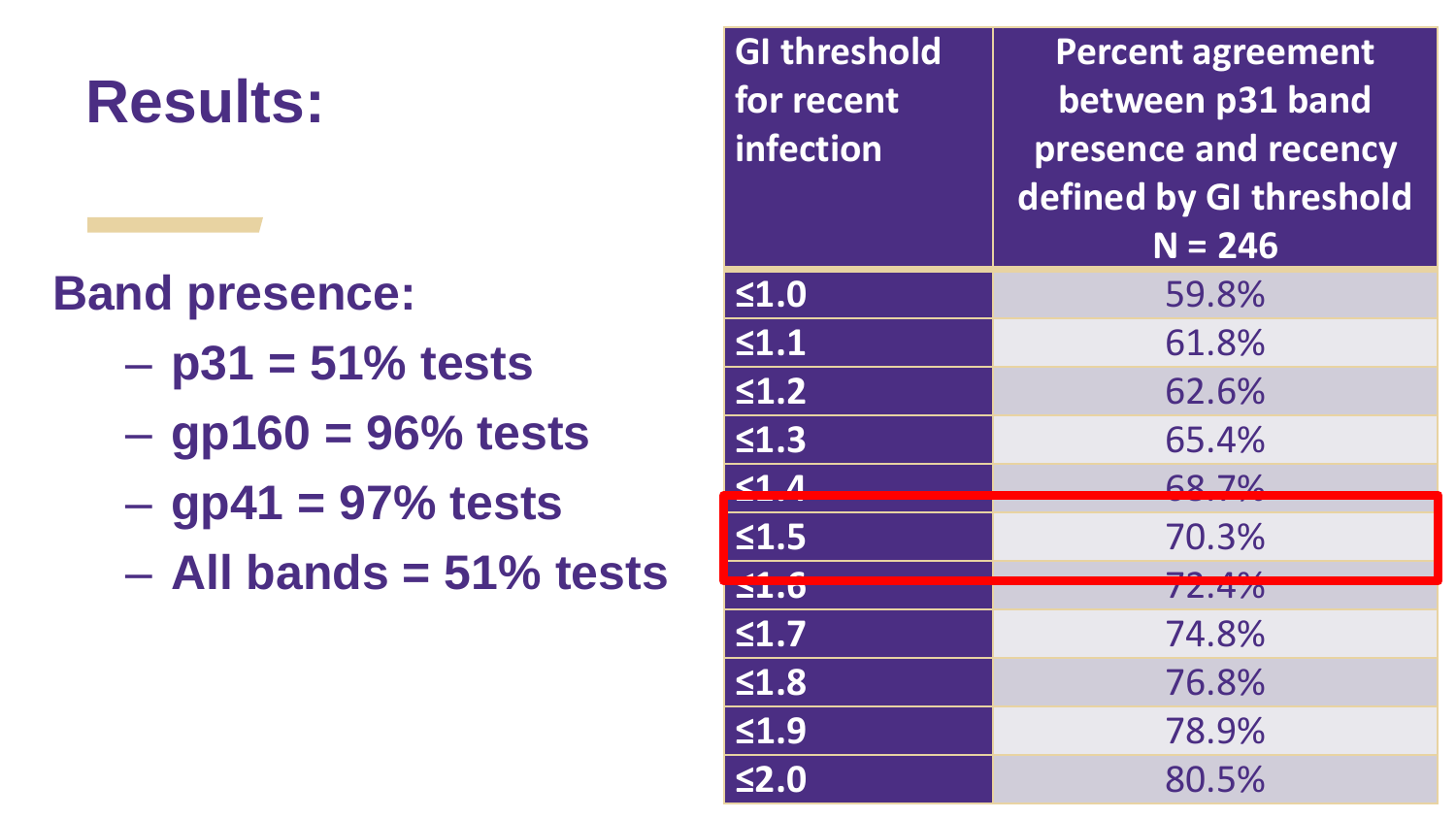### **Results: Mean GI by presence of p31 band**

### **p31 present: 2.28 (95% CI: 2.17-2.39)**

**p31 absent: 1.39 (95% CI: 1.28-1.50)**

**p<0.001**

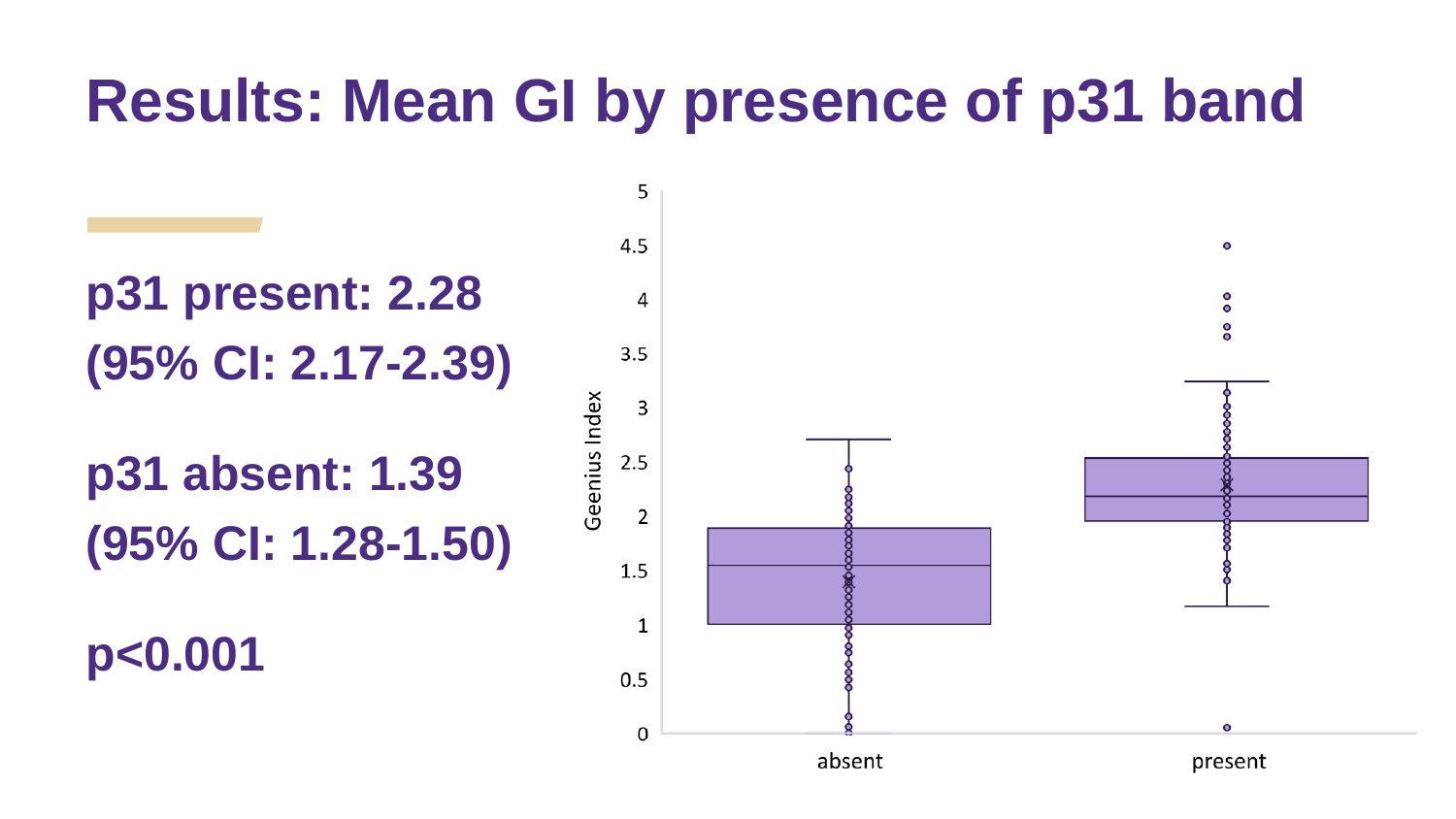

**7 participants had false negative Geenius results, all with recent infection**

**Among 7 participants with newly diagnosed infection who initiated ART and were followed longitudinally, GI remained ≤1.5 at all visits after six months of follow-up.**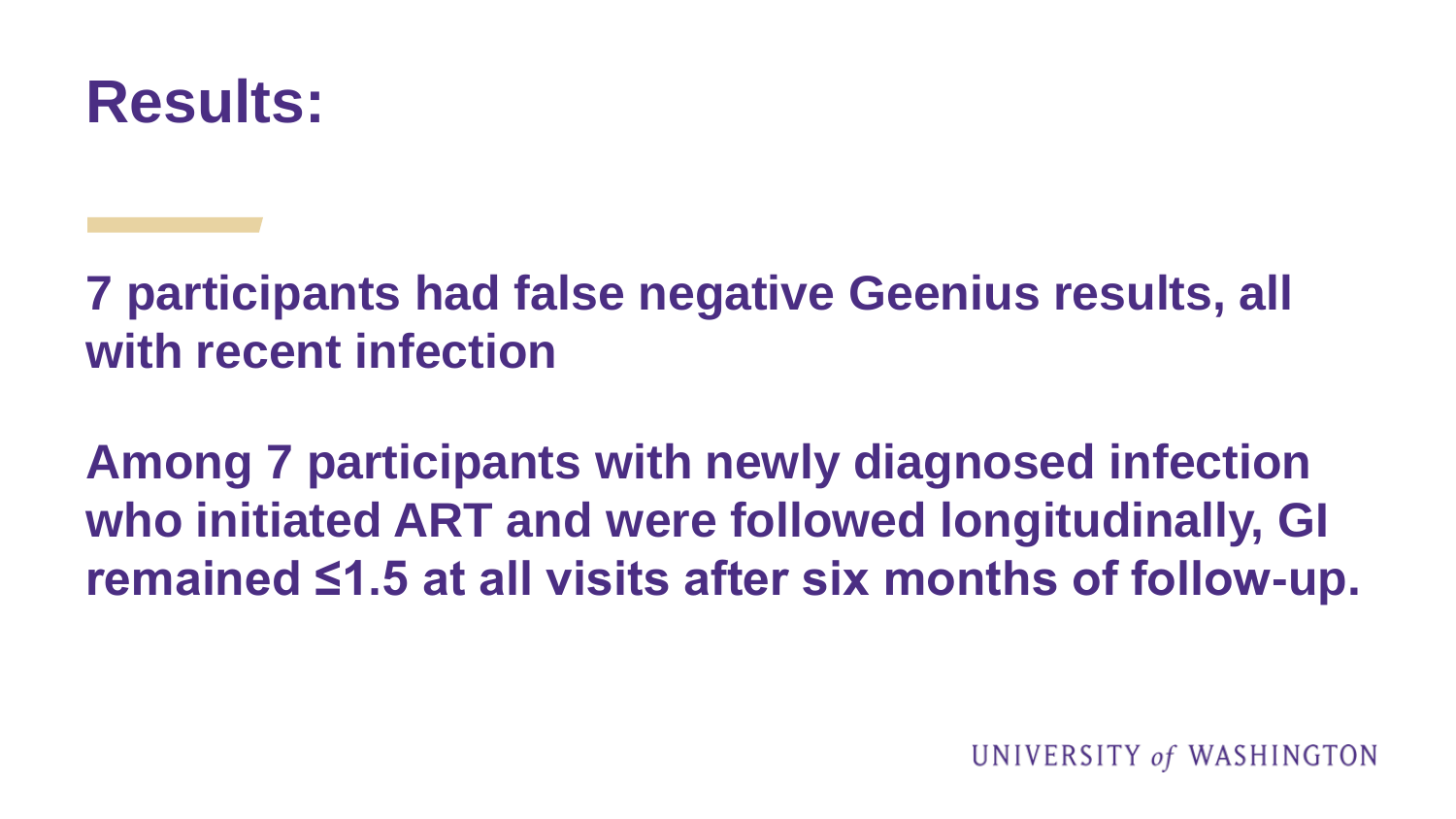

**Misclassification of infection recency**

- **Previous testing history based on medical records**
- **Small sample size**
	- **Excluded 120 people due to infection dating uncertainty**
	- **38 recent infections**

**Off-label use of Geenius**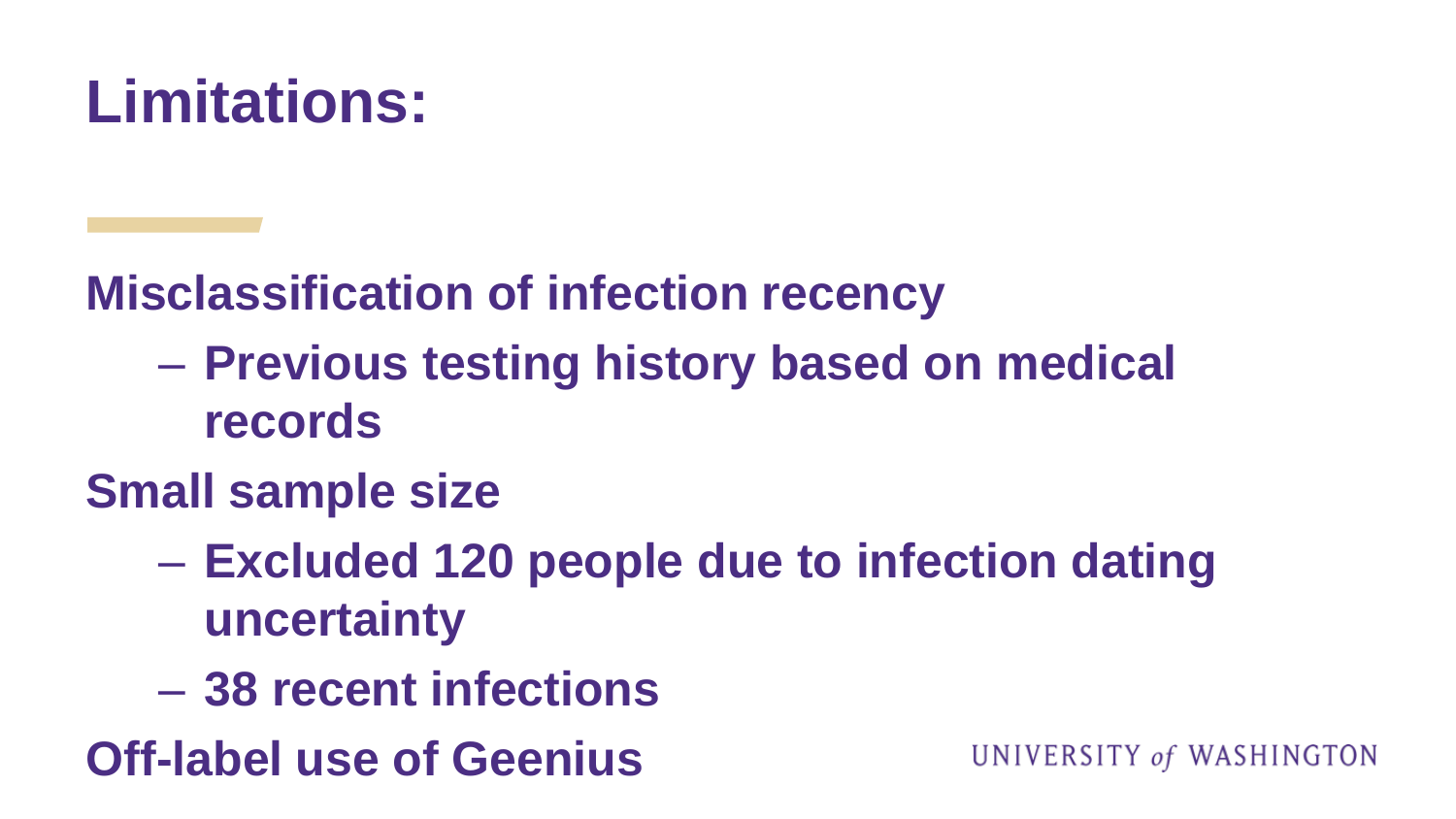## **Implications & Future Work:**

#### **High NPV = rule out recent infections**

- **Cluster detection (who has high chance of being newly infected?)**
- **Expediting partner services**

#### **Performance of recency assays**

- **Long window periods**
- **Closer to time of infection**
	- > **Does this mean test more frequently?**

**Fine tune assays to target treatment & prevention interventions**